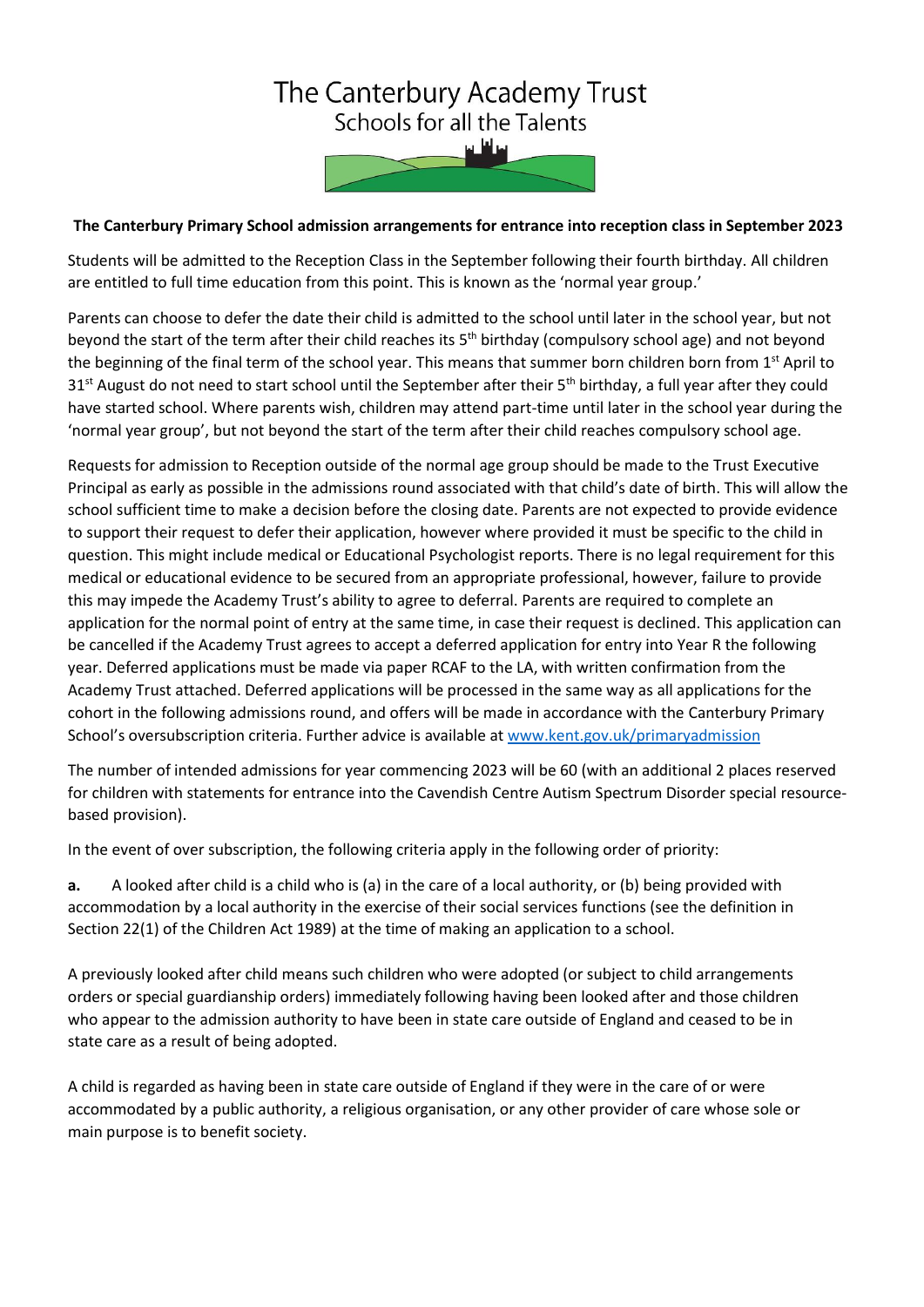**b.** A brother or sister attending The Canterbury Academy Trust (Primary or Secondary phase) when the child starts. In this context, 'brother or sister', means a child who lives as a brother or sister in the same house, including natural brothers and sisters, adopted siblings, stepbrothers and sisters and foster brothers and sisters.

**c.** Child of a permanent member of staff, providing the child lives in the same property as the member of staff. In this context child means a natural son/daughter, stepchild, adopted or fostered child. Members of staff must have been employed for two years or more at the time of application for school admissions is made and/or the member of staff is recruited to fill a vacancy or post which there is a demonstrable skills shortage. The definition does not include contract or temporary staff.

**d.** Health and Special Access Reasons – medical, health, social and special access reasons will be applied in accordance with the school's legal obligations, in particular those under the Equality Act 2010. Priority will be given to those children whose mental or physical impairment means they have a demonstrable and significant need to attend The Canterbury Academy Trust. Equally, this priority will apply to children whose parents'/guardians' physical or mental health or social needs mean that they have a demonstrable and significant need to attend this particular Academy Trust. Such claims will need to be supported by written evidence from a suitably qualified medical or other practitioner who can demonstrate a special connection between these needs and The Canterbury Academy Trust.

**e.** Nearness of children's homes to school - we use the distance between the child's permanent home address and the school, measured in a straight line using the National Land and Property Gazetteer (NLPG) address point. Distances are measured from a point defined as within the child's home to a point defined as within the school as specified by NLPG. The same address point on the school site is used for everybody. When we apply the distance criterion for the school, these straight-line measurements are used to determine how close each applicant's address is to the school. A child's home is considered to be a residential property that is the child's only or main residence (not an address at which the child may sometimes stay or sleep) and which is either owned by the child's parent, parents or guardian or leased or rented to them under a lease or written rental agreement. Where partners live apart but share responsibility for the child, and the child lives at two different addresses during the week, we will regard the home address as the one at which the child sleeps for the majority of weekdays. A block of flats has a single address point reference, so applicants living in the same block will be regarded as living the same distance away from the Academy Trust. In the unlikely event that two or more children live in the same block or have the same distance and in all other ways have equal eligibility for the last available place at the Academy Trust, the names will be allocated a number and drawn randomly to decide which child should be given the place. An area map is available at [www.canterbury.kent.sch.uk](http://www.canterbury.kent.sch.uk/)

**f.** The tiebreaker for all arrangements will be distance. In a tiebreaker situation, the proximity of an applicant's home to the Academy Trust will be the decider. If in the event that more than one applicant lives the same distance from home to the Academy Trust (as measured by the local authority), then a random selection will be applied.

For families of service personnel with a confirmed posting, or crown servants returning from overseas places can be allocated in advance of the family arriving in the area (as long as one is available) provided the application is accompanied by an official letter that declares a relocation date and the address that they will be living at, or some other form of evidence of their intended address.

Applications for entrance into The Canterbury Primary School should be made through Kent Primary Admissions Scheme. You will be required to complete the Reception Common Application Form (RCAF) either online through the KCC website [www.kent.gov.uk/ola](http://www.kent.gov.uk/ola) or by completing a paper form available at Kent primary schools or the Local Authority Admissions Office. The application closing date is 16<sup>th</sup> January 2023.